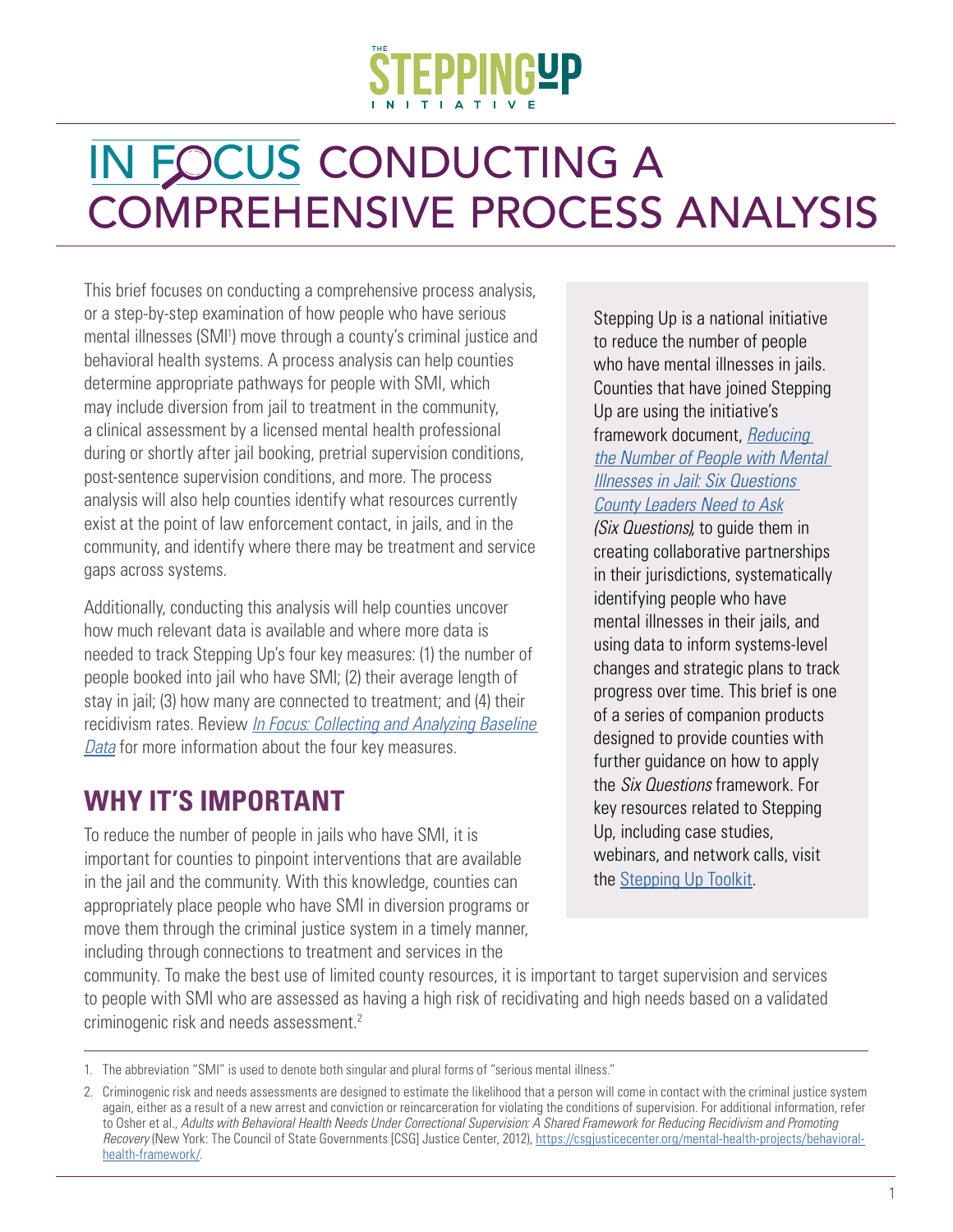In addition to identifying and quantifying system gaps, conducting a comprehensive process analysis will enable counties to streamline current operations, eliminate duplicative efforts, and increase efficiency. Without a comprehensive process analysis, there are likely missed opportunities for improving public health and safety and providing the most appropriate responses to people who have SMI.

# **WHY IT'S CHALLENGING**

Conducting a comprehensive process analysis can prove difficult because county systems are complex, county departments and community-based agencies providing support to this population tend to work in silos, and, across the many county systems, technology is rarely in place to track data electronically. Due to these complexities, there is no one-size-fits-all approach to reducing the number of people who have SMI in jails. Every county must develop policies and practices that adhere to local, state, and federal laws, such as privacy laws, which regulate how systems operate.

In their efforts to track the four key measures, information technology (IT) staff and other key stakeholders may struggle to reach consensus on developing an integrated data system, establishing mechanisms to share information, prioritizing policies and target populations, and using resources. Counties that tackle these challenges and complete the process analysis are in a better position to apply their local data to decision making and fill treatment and service gaps. See *[In Focus: Collecting and Analyzing Baseline Data](https://csgjusticecenter.org/mental-health/publications/in-focus-collecting-and-analyzing-baseline-data/)* for more on privacy rules and information sharing.

# **WHAT COUNTIES SHOULD DO**

In order to conduct a comprehensive process analysis, counties should do the following:

### **• Map the county's criminal justice and behavioral health systems.**

Using input from front-line staff about day-to-day system operations, this map should clearly demonstrate how people who have SMI move through the criminal justice and behavioral health systems. The map should start with the first point of criminal justice contact, such as the 911 call for service or when law enforcement responds to people who are experiencing a mental health crisis in public.<sup>3</sup> Other parts of the map could cover processes related to pre-booking diversion opportunities, time in jail during the pretrial stage, time in jail during the post-conviction stage, and returning to the community after a period of incarceration. Some counties may even consider how people who have SMI fare prior to any criminal justice involvement, what drives initial law enforcement contact with that population, and whether there are crisis lines or other mechanisms in place to respond to people who have urgent mental health needs.All available details about the county's criminal justice and behavioral health functions including the number of mobile crisis responders, the size of the county jail population identified as having SMI, and the number of participants served by a specialty treatment court, for example—should be represented on the system map. See Figure 1 for an example of a system map from Scotts Bluff County, Nebraska, that follows the Sequential Intercept Model.<sup>4</sup>

<sup>3.</sup> For more information about collaboration between law enforcement and mental health entities, read the CSG Justice Center, *Police-Mental Health Collaborations: A Framework for Implementing Effective Law Enforcement Responses for People Who Have Mental Health Needs* (New York: CSG Justice Center, 2019), [https://csgjusticecenter.org/law-enforcement/publications/police-mental-health-collaborations-a-framework-for](https://csgjusticecenter.org/law-enforcement/publications/police-mental-health-collaborations-a-framework-for-implementing-effective-law-enforcement-responses-for-people-who-have-mental-health-needs/)[implementing-effective-law-enforcement-responses-for-people-who-have-mental-health-needs/](https://csgjusticecenter.org/law-enforcement/publications/police-mental-health-collaborations-a-framework-for-implementing-effective-law-enforcement-responses-for-people-who-have-mental-health-needs/).

<sup>4.</sup> Some counties choose to map their criminal justice and behavioral health systems using the Sequential Intercept Model. See the text box on page 5 for more information.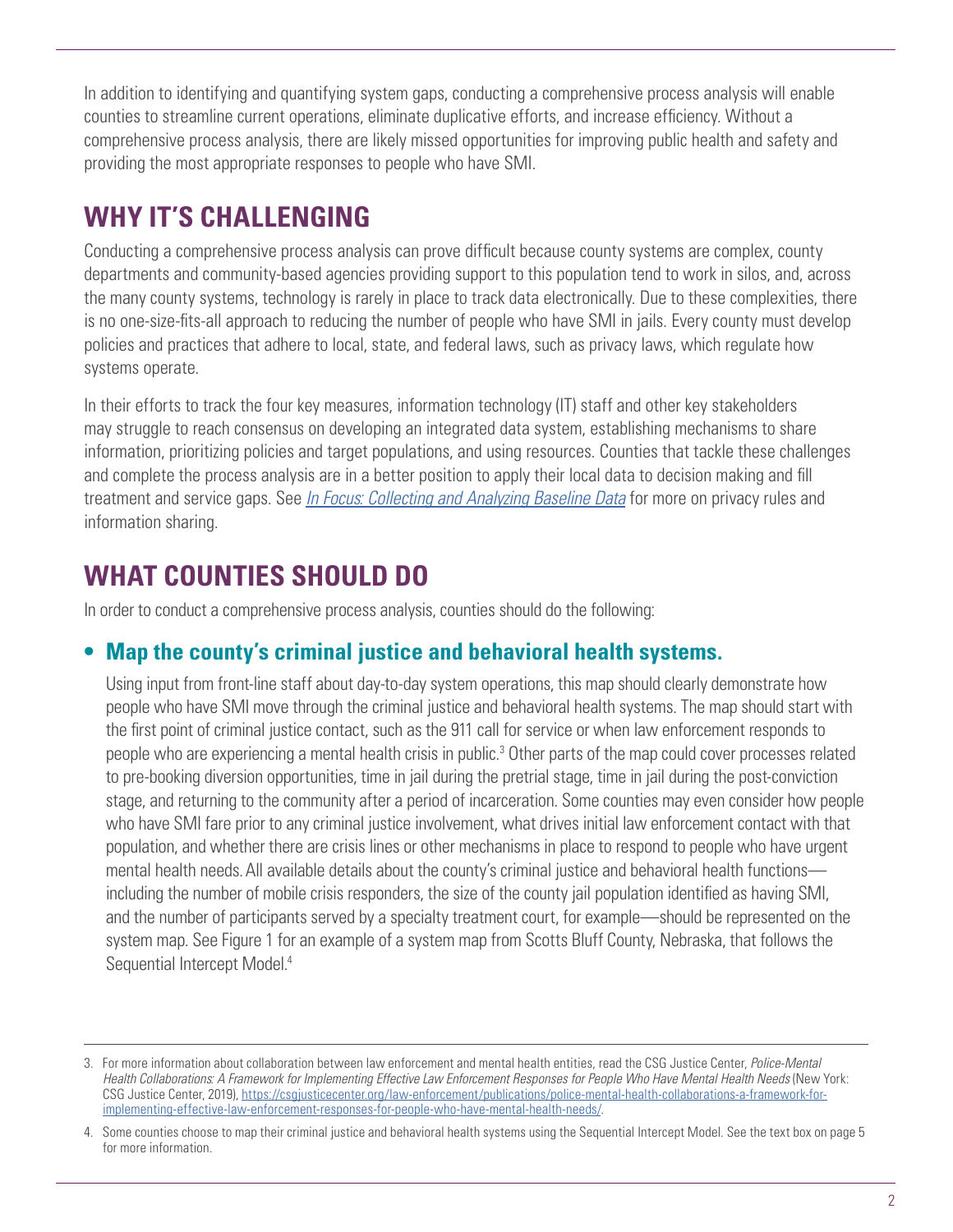#### **• Identify opportunities for policy and process improvement.**

System mapping discussions can highlight ways to eliminate duplicative processes or programs and adjust policies and practices to better serve people who have SMI. This effort often leads to sharing information and resources across agencies and improving access to care.

#### **• Develop and analyze a list of existing evidence-based programs and services.5**

This list, which could be developed within the system map, should include programs and services that are currently available in the jail and community, with details about each program and service, such as eligibility criteria, waitlists, and cost. Programs and services could include behavioral health treatment, cognitive behavioral therapy, psychiatric services, supportive housing, supportive employment, and facilitated support groups. These interventions are provided by various people—including licensed mental health professionals, community supervision officers, faith-based groups, advocates, and volunteers—who may work together to provide collaborative case management.<sup>6</sup> The list should indicate whether program or service matches and referrals are based on criminogenic risk as well as needs, including SMI. Compiling this list of interventions will help reveal any gaps that need to be filled either by adjusting how existing programs and services are provided or by investing additional resources to supply new programs.

#### **• Conduct a qualitative analysis for a fuller picture.**

Counties should make systems-level, data-driven decisions that also include a qualitative analysis because numbers may not tell the whole story. There are different mechanisms to collect qualitative data, including focus groups, one-on-one interviews, and surveys. A priority should be placed on interviewing people in the criminal justice system who have SMI and/or their family members because of their direct contact with the systems. This information will help county leaders articulate problems and proposed policy and practice recommendations for decision makers to consider. Because it presents an opportunity to talk with various stakeholders, collecting qualitative data may also help county leaders develop stronger relationships within and across agencies.

#### **• Review relevant statutes, standard operating procedures, and other policies.**

County leaders should flag policies and practices that are not in compliance with laws, are outdated, do not align with evidence-based practices, and/or disproportionately impact people who have SMI. After determining if the flagged policies and practices should be amended or eliminated, county leaders should present proposed changes to local decision makers with rationale for why those changes would help reduce the number of people in jails who have SMI. Note that some policy changes may require state administrative or legislative measures. Local champions of criminal justice and behavioral health system improvements may advocate for such changes at the state level.

#### **• Take jail tours and observe programs.**

With permission from the appropriate stakeholders, county leaders should take tours of jails and treatment facilities to better understand how the criminal justice and behavioral health systems interact. These officials should also consider observing group programs run by behavioral health experts and community supervision officers and work with providers to ensure that programming in jails and treatment facilities is evidence based.

<sup>5.</sup> Programs and services are considered evidence based when they have demonstrated effectiveness through scientific research and evaluation. Both research and field experience show that implementing evidence-based programs and services with fidelity correlates to reduced recidivism rates and improved outcomes for people in the criminal justice system. For more information on evidence-based practices, visit [https://www.samhsa.gov/](https://www.samhsa.gov/ebp-resource-center) [ebp-resource-center](https://www.samhsa.gov/ebp-resource-center).

<sup>6.</sup> See the CSG Justice Center, "Collaborative Comprehensive Case Plans," accessed April 10, 2019, [https://csgjusticecenter.org/nrrc/collaborative](https://csgjusticecenter.org/nrrc/collaborative-comprehensive-case-plans/)[comprehensive-case-plans/](https://csgjusticecenter.org/nrrc/collaborative-comprehensive-case-plans/).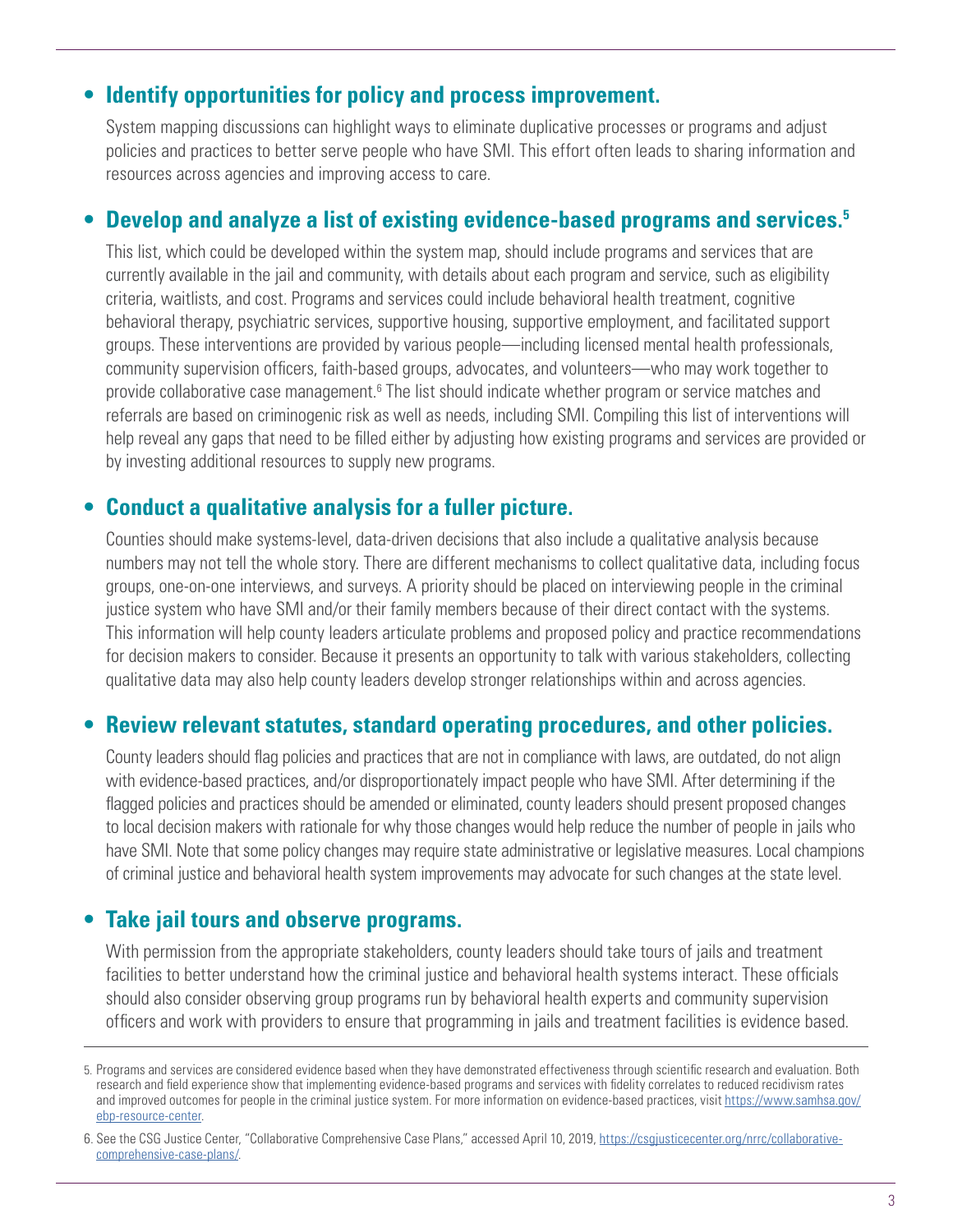

## **FIGURE 1: SCOTTS BLUFF COUNTY, NEBRASKA, SYSTEM MAP**